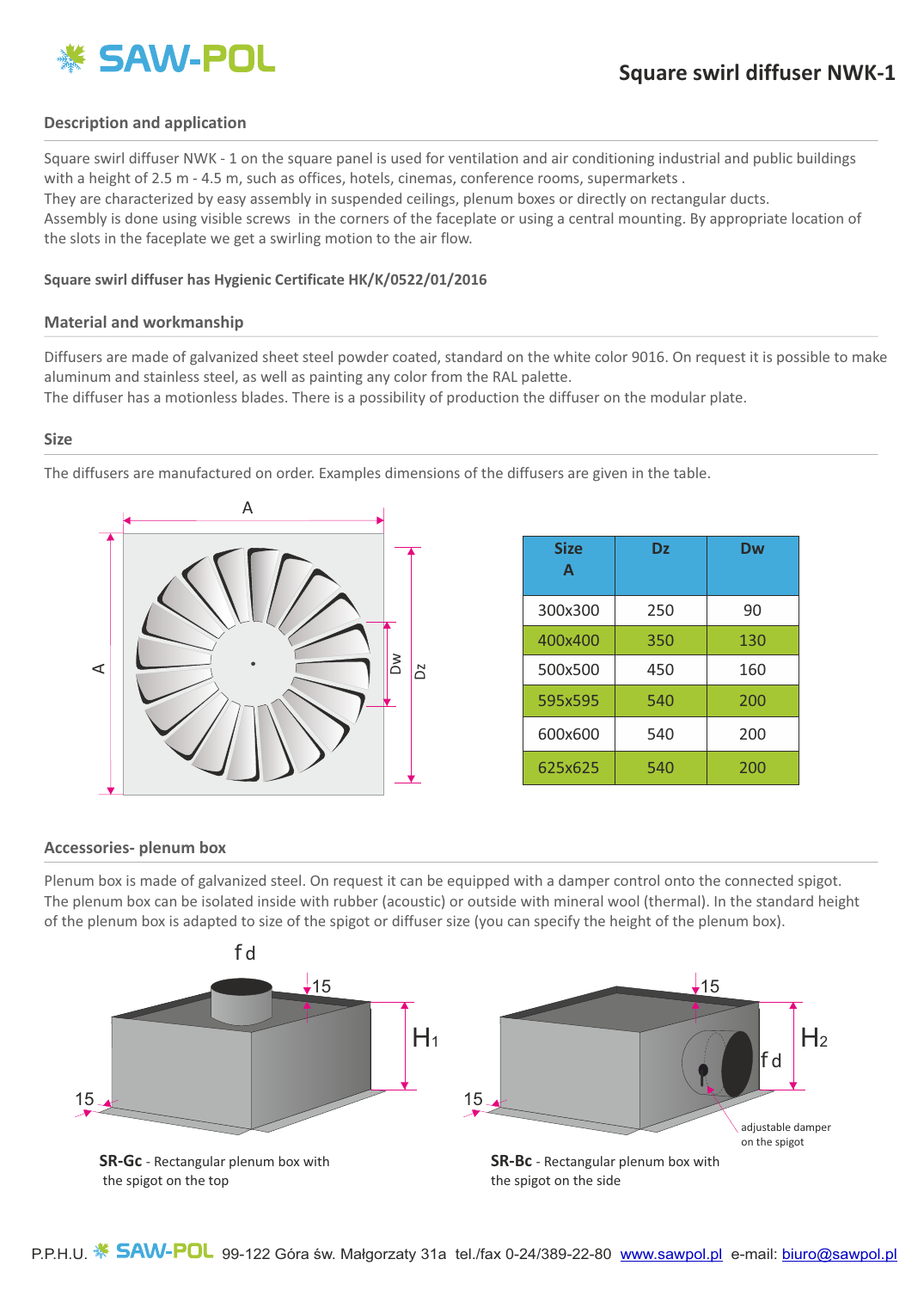

### **Accessories- plenum box (continuation)**



| <b>Size</b><br>A | C       | H <sub>1</sub> | H <sub>2</sub> | f d |
|------------------|---------|----------------|----------------|-----|
| 300x300          | 265x265 | 310            | 280            | 158 |
| 400x400          | 365x365 | 310            | 280            | 158 |
| 500x500          | 465x465 | 310            | 280            | 198 |
| 595x595          | 560x560 | 310            | 330            | 248 |
| 600x600          | 565x565 | 310            | 330            | 248 |
| 625x625          | 590x590 | 310            | 330            | 248 |
| 825x825          | 790x790 | 310            | 380            | 313 |

Other sizes are produced on customer request

**Methods of mounting**



Central assembly through the crossbar (WMC) mounted in the plenum box and the central mounting screw.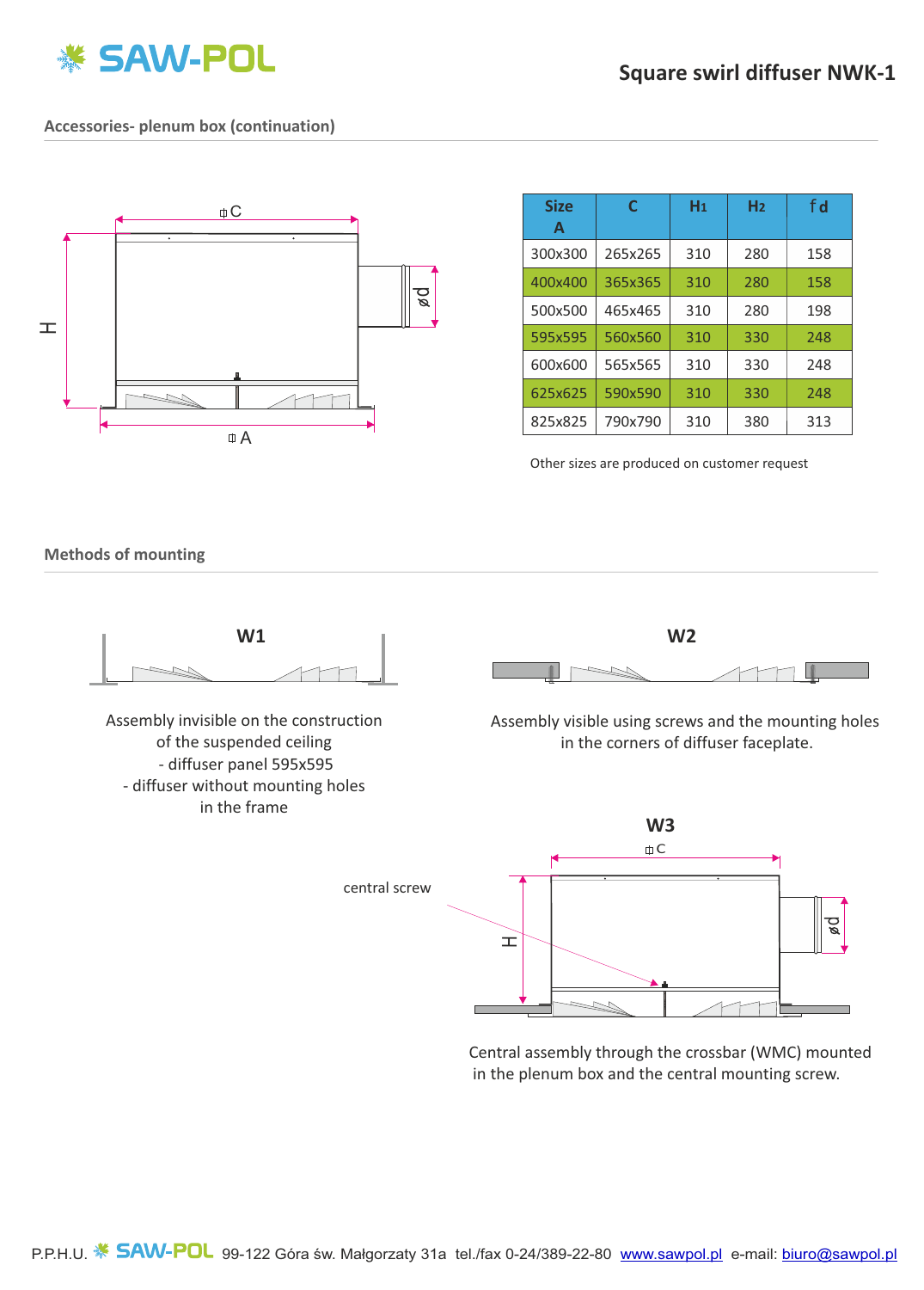

# **Technical data**



#### Pressure drop and acoustic power: **300**



### Pressure drop and acoustic power: **400**

Pressure drop and acoustic power: **500**



Pressure drop and acoustic power: **595,600,625**



Q (m3/h)- air volume flow LWA(dB(A)) - sound level DP (Pa) - pressure drop **Marking:**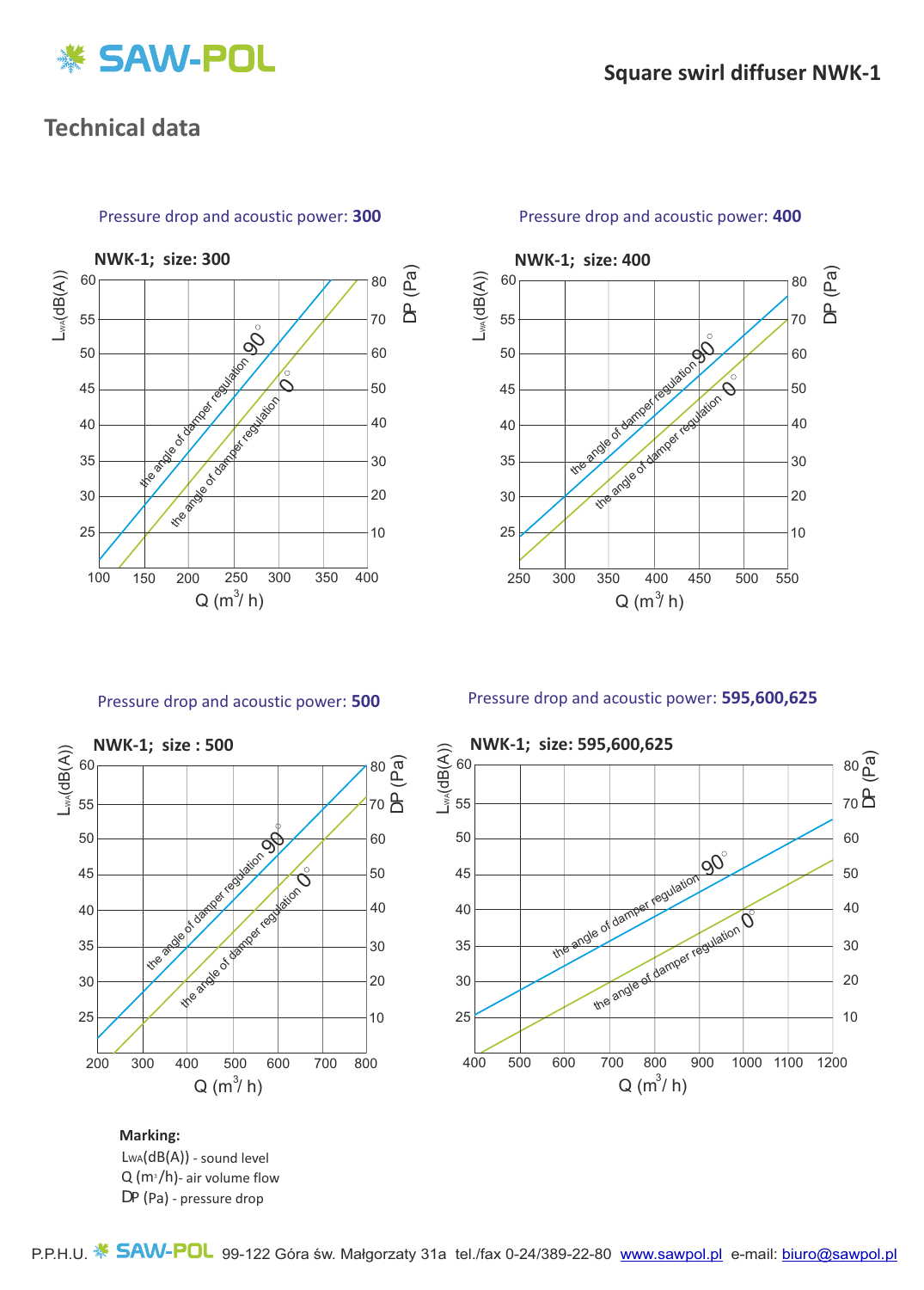

# **Technical data**





**Marking:**

 $\mathbf{Q}$  [m<sup>3</sup>/h]- air volume flow

**L**<sub>0.2</sub> [m]- stream range with final velocity 0,2 m/s

# **EXAMPLE**

## **EXAMPLE (for size 600x600)**

• efficiency of the diffuser Q=700  $m^3/h$ 

### **Reading the graph:**

For the damper fully open (0˚)

- acoustic power LwA= 30 dB
- pressure drop Δp=20 Pa